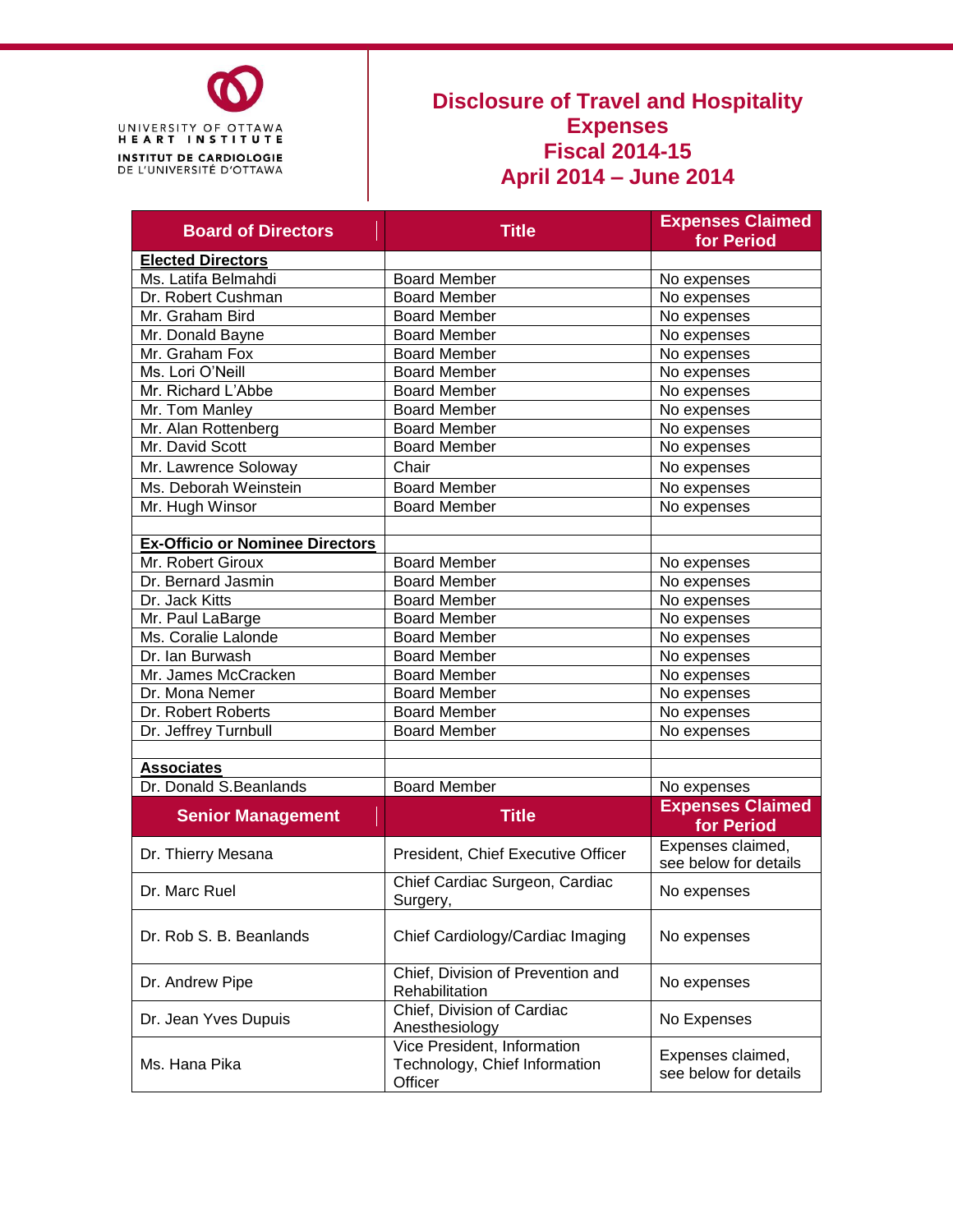| Ms. Marion Fraser    | Vice President, Finance &<br>Administration | No expenses                                |
|----------------------|---------------------------------------------|--------------------------------------------|
| Ms. Heather Sherrard | <b>Vice President, Clinical Services</b>    | Expenses claimed,<br>see below for details |
| Ms. Andrée Dumulon   | Vice President, Communications              | Expenses claimed,<br>see below for details |
| Dr. Peter Liu        | <b>Scientific Director</b>                  | No expenses                                |

 $\sim$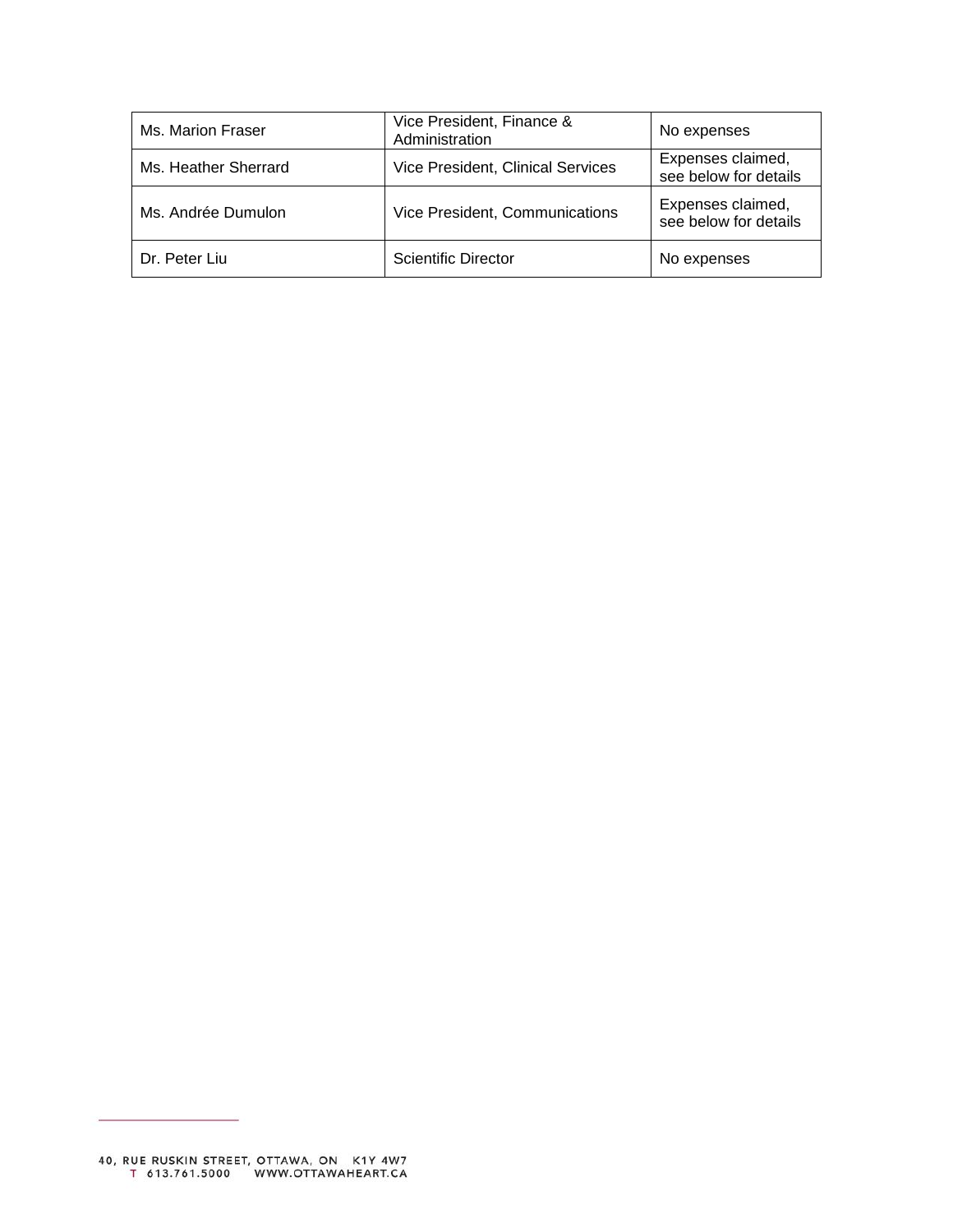

| Name                                         |                                                     | <b>Title</b>   |                                    |               | For the Quarter  |                                   |               |                   |
|----------------------------------------------|-----------------------------------------------------|----------------|------------------------------------|---------------|------------------|-----------------------------------|---------------|-------------------|
| Dr. Thierry Mesana                           |                                                     |                | President, Chief Executive Officer |               |                  | First Quarter (April 1 - June 30) |               |                   |
|                                              |                                                     |                |                                    |               |                  |                                   |               |                   |
|                                              |                                                     |                | <b>Travel Expenses</b>             |               |                  |                                   |               |                   |
|                                              | <b>Trip Details</b>                                 |                |                                    |               | <b>Breakdown</b> |                                   |               |                   |
|                                              |                                                     | Airfare/Train  | Transportation*                    | Accommodation | Meals            | Incidentals                       | Parking/Tolls | <b>Total/Trip</b> |
| Purpose<br>Meeting $-$                       | Date(s)<br>April 7, 2014                            |                |                                    |               |                  |                                   |               |                   |
| Champlain LHIN<br>Meeting                    | Destination<br>Queensway Carleton Hospital          | \$             | \$                                 | \$            | \$               | \$                                | \$14.00       | \$14.00           |
| Purpose<br>Meeting - Bernard                 | Date(s)<br>April 29, 2014                           |                |                                    |               |                  |                                   |               |                   |
| Leduc CEO                                    | Destination<br><b>Montfort Hospital</b>             | \$             | \$                                 | \$            | \$               | $\$\$                             | \$10.50       | \$10.50           |
| Purpose<br>Conference $-2nd$                 | Date(s)<br>May 8, 2014                              |                |                                    |               |                  |                                   |               |                   |
| Annual UOHI<br>Ottawa Research<br>Conference | Destination<br>Ottawa - Convention Centre           | $\mathfrak{L}$ | \$                                 | \$            | \$               | \$                                | \$9.00        | \$9.00            |
| Purpose<br>Dinner - Visiting                 | Date(s)<br>May 13, 2014                             |                |                                    |               |                  |                                   |               |                   |
| lecturer Dr. Frank<br>Selke                  | Destination<br>Ottawa - Fairmont Chateau<br>Laurier | \$             | \$                                 | \$            | \$               | \$                                | \$17.00       | \$17.00           |
|                                              | <b>Total Travel Expenses</b>                        | \$             | \$                                 | \$            | \$               | \$                                | \$50.50       | \$50.50           |

| Other Expenses              |  |
|-----------------------------|--|
| <b>Total Other Expenses</b> |  |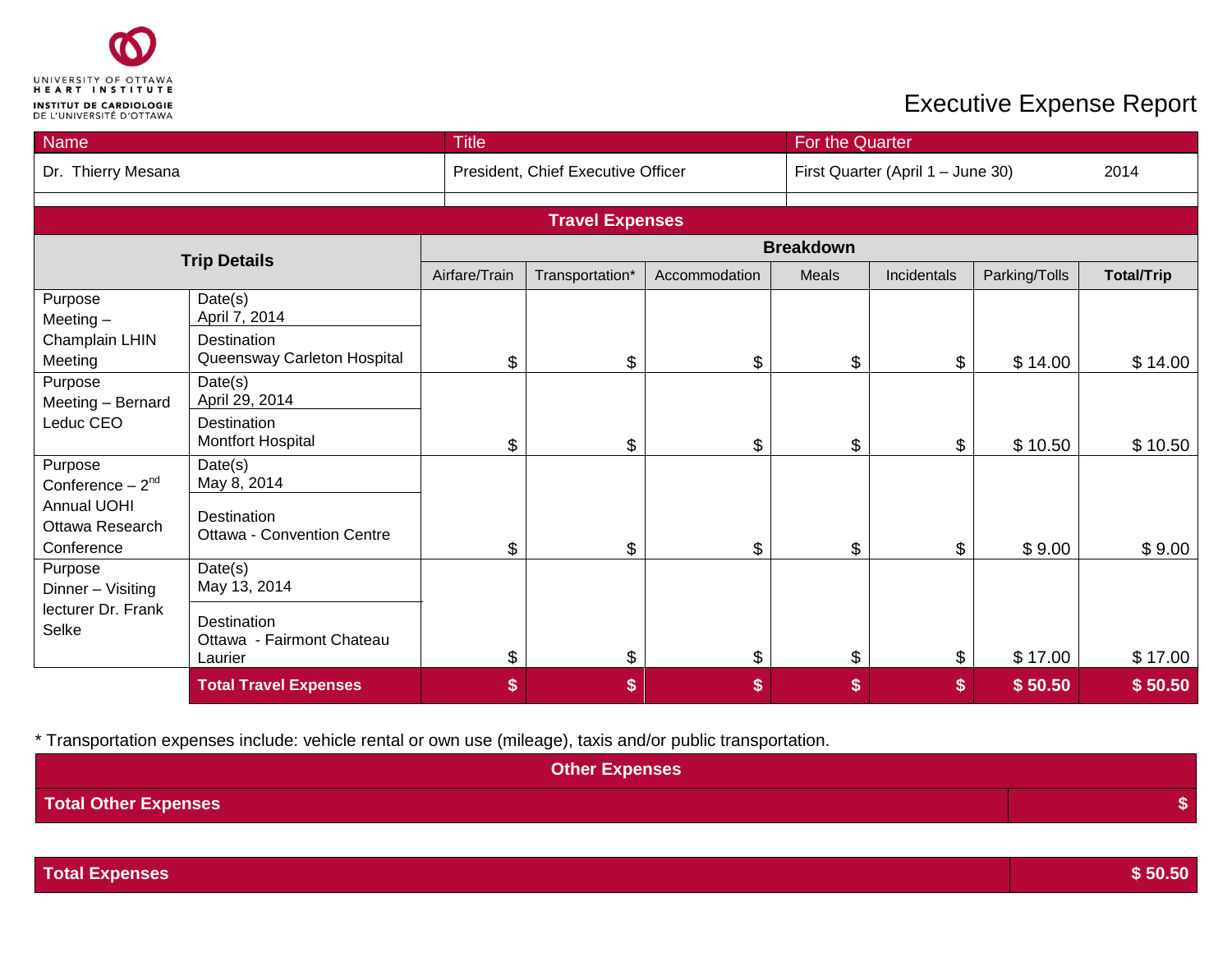

| <b>Name</b>                    |                                   | <b>Title</b><br>For the Quarter |                 |                                   |       |             |               |                   |
|--------------------------------|-----------------------------------|---------------------------------|-----------------|-----------------------------------|-------|-------------|---------------|-------------------|
| <b>Heather Sherrard</b>        | Vice President, Clinical Services |                                 |                 | First Quarter (April 1 - June 30) |       |             |               |                   |
|                                | <b>Travel Expenses</b>            |                                 |                 |                                   |       |             |               |                   |
| <b>Trip Details</b>            |                                   | <b>Breakdown</b>                |                 |                                   |       |             |               |                   |
|                                |                                   | Airfare/Train                   | Transportation* | Accommodation                     | Meals | Incidentals | Parking/Tolls | <b>Total/Trip</b> |
| Purpose<br>Meeting - Cerner    | Date(s)<br>June 23 - 24, 2014     |                                 |                 |                                   |       |             |               |                   |
| <b>User General</b><br>Meeting | Destination<br>Calgary, Alberta   | \$759.83                        | \$30.00         | \$357.02                          | \$    | \$          | $\frac{1}{2}$ | \$1,146.85        |
|                                | <b>Total Travel Expenses</b>      | \$759.83                        | \$30.00         | \$357.02                          |       | S           | \$            | \$1,146.85        |

| <b>Other Expenses</b> |        |  |  |  |  |
|-----------------------|--------|--|--|--|--|
| Please Describe:      | ሖ<br>Œ |  |  |  |  |
| Total Other Expenses  |        |  |  |  |  |

| <b>Total Expenses</b> | \$1,146.85 |
|-----------------------|------------|
|-----------------------|------------|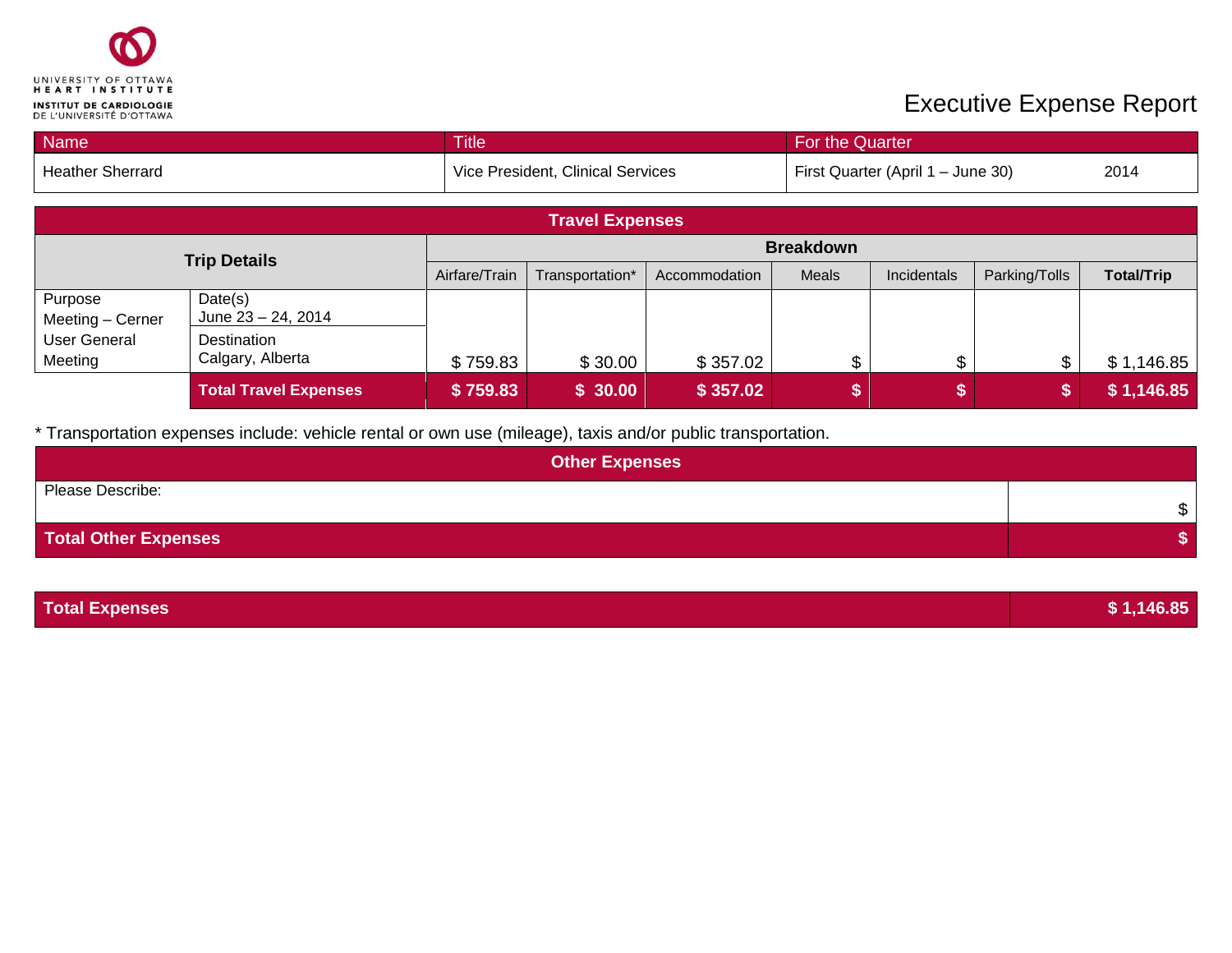

| Name                           |                                 | <b>Title</b>                                                                   |                 |               | For the Quarter  |             |                |                   |
|--------------------------------|---------------------------------|--------------------------------------------------------------------------------|-----------------|---------------|------------------|-------------|----------------|-------------------|
| Ms. Hana Pika                  |                                 | Vice President, Chief Information Officer<br>First Quarter (April 1 - June 30) |                 |               | 2014             |             |                |                   |
|                                | <b>Travel Expenses</b>          |                                                                                |                 |               |                  |             |                |                   |
|                                | <b>Trip Details</b>             |                                                                                |                 |               | <b>Breakdown</b> |             |                |                   |
|                                |                                 | Airfare/Train                                                                  | Transportation* | Accommodation | Meals            | Incidentals | Parking/Tolls  | <b>Total/Trip</b> |
| Purpose<br>Meeting - Cerner    | Date(s)<br>June 23 - 24, 2014   |                                                                                |                 |               |                  |             |                |                   |
| <b>User General</b><br>Meeting | Destination<br>Calgary, Alberta | \$597.91                                                                       | \$97.00         | \$357.02      | \$21.89          | \$          | $\mathfrak{S}$ | \$1,073.82        |
| Purpose<br>Meeting - CHEO      | Date(s)<br>June 25, 2014        |                                                                                |                 |               |                  |             |                |                   |
|                                | Destination<br>Ottawa, Ontario  | \$                                                                             | \$              | \$            | \$               | \$          | \$13.00        | \$13.00           |
|                                | <b>Total Travel Expenses</b>    | \$597.91                                                                       | \$97.00         | \$357.02      | \$21.89          | \$          | \$13.00        | \$1,086.82        |

| <b>Other Expenses</b>       |              |
|-----------------------------|--------------|
| Please Describe:            | $\mathbb{S}$ |
| <b>Total Other Expenses</b> | \$0.00       |

| <b>Total Expenses</b> | \$1,086.82 |
|-----------------------|------------|
|                       |            |